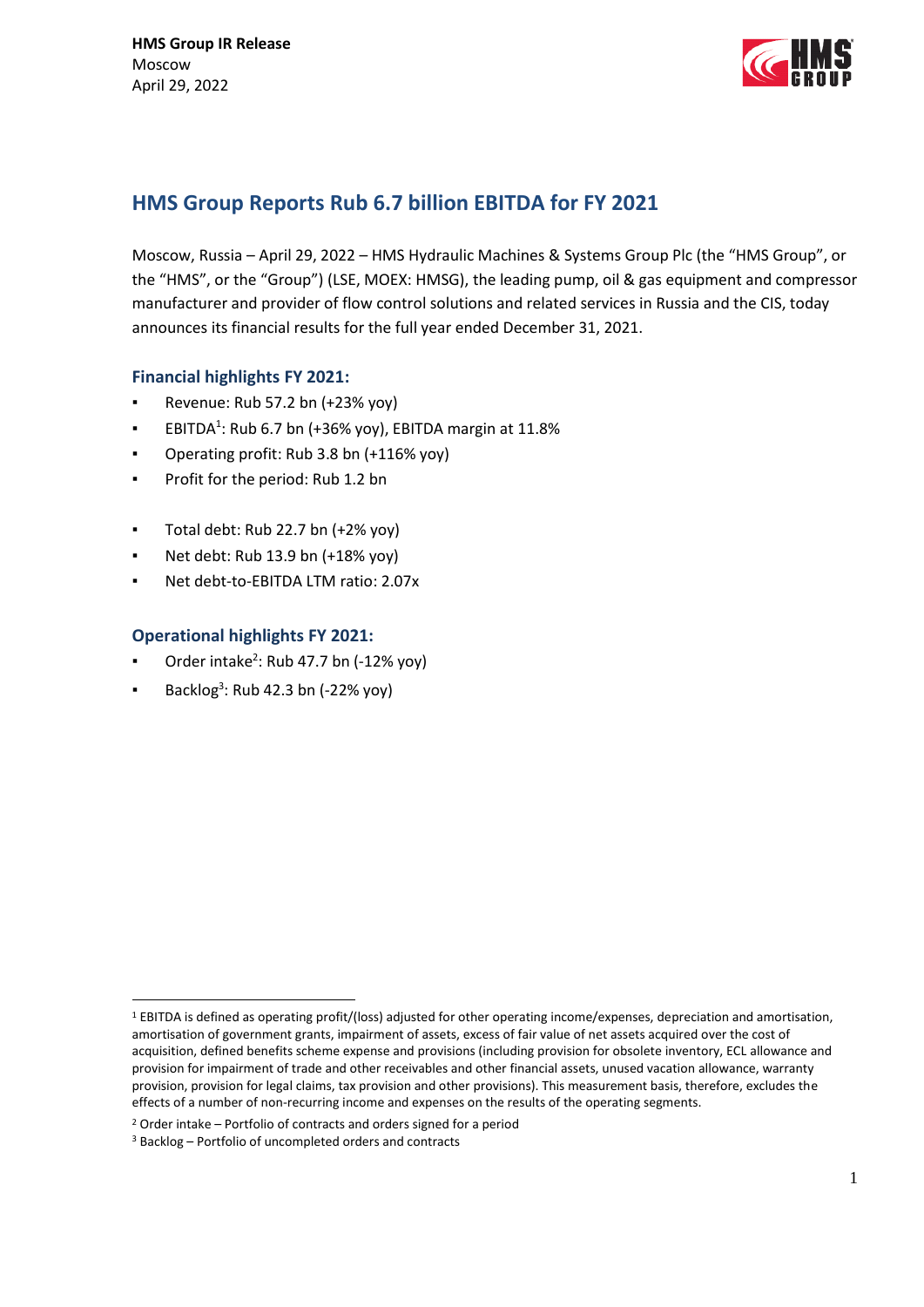

#### **HMS GROUP PERFORMANCE**

#### **FY 2021 FINANCIAL RESULTS**

- Order intake was down to Rub 47.7 billion, by 12% yoy, compared with Rub 54.2 billion for FY 2020, mainly due to less large contracts signed in the reporting period. All business segments grew except the compressors. In terms of contracts type, large contracts were down.
- Backlog was Rub 42.3 billion, down by 22% yoy, compared with Rub 53.9 billion at the end of 2020, but in the same time the company is working on a number of opportunities in 2022. In terms of contracts type, both recurring business and large contracts decreased.
- Revenue grew to Rub 57.2 billion by 23% yoy, compared with Rub 46.5 billion for FY 2020, based on revenue growth in all business segments except the pumps.
- EBITDA was Rub 6.7 billion, up by 36% yoy, implying EBITDA margin of 11.8%.
- Revenue from large contracts grew 66% yoy, and revenue from recurring business was up by 5% yoy. EBITDA from large contracts increased 91% yoy, while EBITDA from recurring business declined 12% yoy.
- Profit for the period was Rub 1.2 billion, compared with loss for the period at Rub 816 million for FY 2020.
- Free cash outflow was Rub 1.0 billion, compared with free cash inflow of Rub 3.0 billion for FY 2020, due to the higher working capital requirements for execution of large contracts that are within the normal quarterly volatility.

| in millions of Rub         | 2021   | 2020   | Change<br>yoy | 4Q 2021 | 3Q 2021 | Change<br>qoq |
|----------------------------|--------|--------|---------------|---------|---------|---------------|
| Orders                     | 47,680 | 54.205 | $-12%$        | 10,846  | 5,951   | 82%           |
| <b>Backlog</b>             | 42,264 | 53,851 | $-22%$        | 42,264  | 47,259  | $-11%$        |
| Revenue                    | 57,159 | 46.476 | 23%           | 16,038  | 15,326  | 5%            |
| EBITDA                     | 6.723  | 4.947  | 36%           | 1,526   | 2,341   | $-35%$        |
| <b>EBITDA</b> margin       | 11.8%  | 10.6%  |               | 9.5%    | 15.3%   |               |
| Profit for the year/period | 1.241  | (816)  | na            | 32      | 831     | -96%          |
| Free cash flow             | (982)  | 2,958  | na            | 3,491   | 231     | 1,414%        |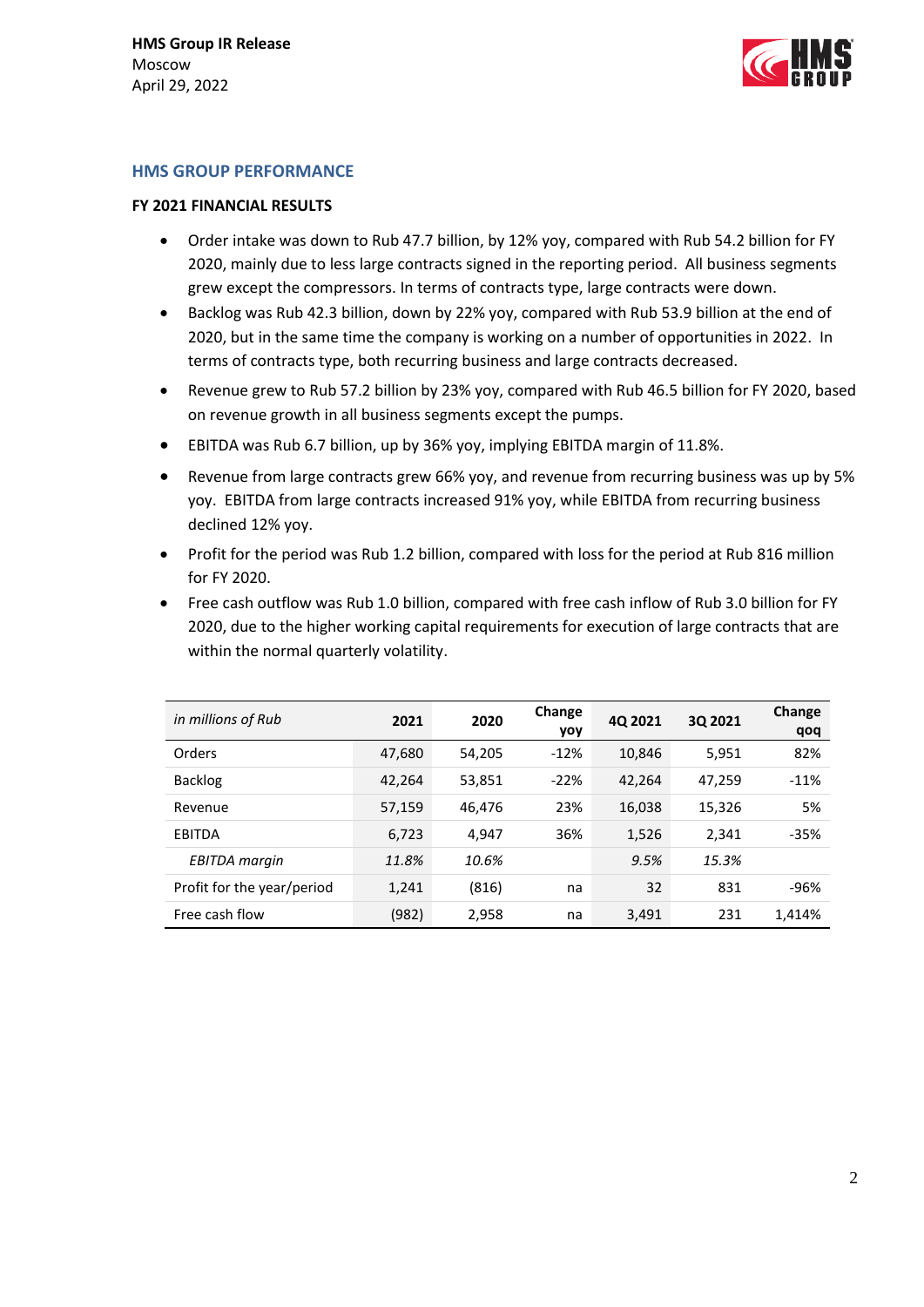

#### **EXPENSES AND OPERATING PROFIT**

 Cost of sales was Rub 45.7 billion, up by 23% yoy, in line with revenue growth, compared with Rub 37.1 billion for FY 2020, mainly due to the growth in materials and components costs (+26% yoy).

| in millions of Rub             | 2021   |        | 2020 Change yoy | Share of FY<br>2021 revenue | <b>Share of FY</b><br>2020 revenue |
|--------------------------------|--------|--------|-----------------|-----------------------------|------------------------------------|
| Cost of sales                  | 45,737 | 37,071 | 23%             | 80.0%                       | 79.8%                              |
| Materials and components       | 30,023 | 23,760 | 26%             | 52.5%                       | 51.1%                              |
| Labour costs incl Social taxes | 7,673  | 6,906  | 11%             | 13.4%                       | 14.9%                              |
| Depreciation and amortization  | 2,087  | 2,122  | $-2%$           | 3.7%                        | 4.6%                               |
| Construction and design 4      | 3,643  | 2,557  | 42%             | 6.4%                        | 5.5%                               |
| Others                         | 2,310  | 1.726  | 34%             | 4.0%                        | $3.7\%$                            |

- Gross profit grew to Rub 11.4 billion, by 21% yoy, compared with Rub 9.4 billion for FY 2020.
- SG&A expenses $<sup>5</sup>$  were up 4% yoy.</sup> Distribution & transportation expenses were down 9% yoy due to lower transportation costs (-28% yoy). As a share of revenue, distribution & transportation expenses declined to 3.1%, compared with 4.3% for FY 2020. General & administrative expenses were up to Rub 5.7 billion (+9% yoy) mainly due the growth in labour costs incl. social taxes (+15% yoy). As a share of revenue, general & administrative expenses

were down to 10.0%, compared with 11.3% for FY 2020.

Operating profit was up to Rub 3.8 billion (+185% yoy), compared with Rub 1.3 billion for FY 2020.

| in millions of Rub                   | 2021   | 2020  | Change yoy | 2021 revenue | Share of FY Share of FY 2020<br>revenue |
|--------------------------------------|--------|-------|------------|--------------|-----------------------------------------|
| <b>Gross profit</b>                  | 11,423 | 9,405 | 21%        | 20.0%        | 20.2%                                   |
| Distribution & transportation        | 1.799  | 1,986 | $-9%$      | 3.1%         | 4.3%                                    |
| General & administrative             | 5.704  | 5.243 | 9%         | 10.0%        | 11.3%                                   |
| SG&A expenses                        | 7.503  | 7.228 | 4%         | 13.1%        | 15.6%                                   |
| Other operating expenses             | 111    | 412   | $-73%$     | 0.2%         | 0.9%                                    |
| Operating expenses ex. Cost of sales | 7.614  | 7,641 | 0%         | 13.3%        | 16.4%                                   |
| <b>Operating profit</b>              | 3.809  | 1,338 | 185%       | 6.7%         | 2.9%                                    |
| Finance costs                        | 1.976  | 1,926 | 3%         | 3.5%         | 4.1%                                    |

 Finance costs increased to Rub 2.0 billion, up by 3% yoy, mainly due to a growth in interest expenses (+2% yoy) because of higher interest rates, compared with FY 2020.

1

<sup>4</sup> Construction and design and engineering services of subcontractors

<sup>5</sup> SG&A expenses - Selling, General and Administrative Expenses, compiled of distribution & transportation expenses plus general & administrative ones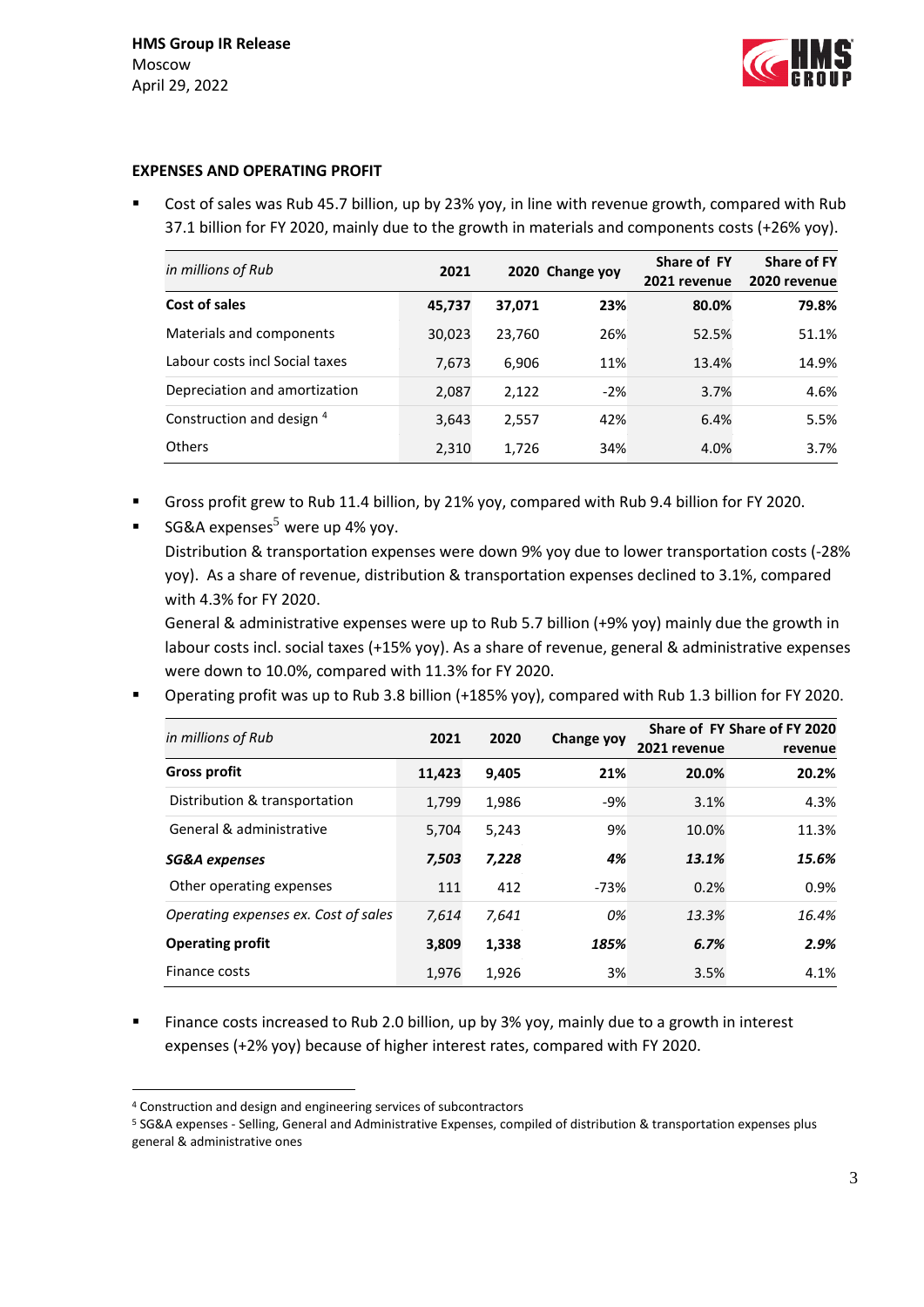

Average interest rate grew to 9.91% p.a., compared with 8.00% p.a. last year.

| in millions of Rub         | 2021   | 2020  | Change yoy |
|----------------------------|--------|-------|------------|
| <b>Finance costs</b>       | 1,976  | 1.926 | 3%         |
| Interest rate, average     | 9.91%  | 8.00% |            |
| Interest rate Rub, average | 10.03% | 8.12% |            |

# **BUSINESS SEGMENTS PERFORMANCE**

# **Industrial pumps**

- Order intake was Rub 22.2 billion, up by 25% yoy, compared with Rub 17.8 billion for FY 2020, due to both the large long-term contract signed in 2Q 2021 and a growth in recurring orders.
- Backlog was Rub 20.9 billion, up 14% yoy, compared with Rub 18.2 billion at the end of FY 2020, based on large contracts and recurring business.
- Revenue was down to Rub 20.0 billion (-2% yoy), compared with Rub 20.3 billion for FY 2020.
- EBITDA was down 16% yoy to Rub 2.5 billion, compared with Rub 2.9 billion for FY 2020, due to less revenue generated by both recurring business and large contracts. EBITDA margin was 12.3%, compared with 14.5% during FY 2020.

| in millions of Rub   | 2021   | 2020   | Change yoy | 4Q 2021 | 3Q 2021 | Change gog |
|----------------------|--------|--------|------------|---------|---------|------------|
| Orders               | 22,245 | 17.773 | 25%        | 5,747   | 4.003   | 44%        |
| <b>Backlog</b>       | 20,851 | 18,227 | 14%        | 20,851  | 21,753  | -4%        |
| Revenue              | 19,951 | 20,256 | $-2%$      | 6.804   | 5,157   | 32%        |
| <b>EBITDA</b>        | 2.455  | 2,931  | $-16%$     | 910     | 711     | 28%        |
| <b>EBITDA</b> margin | 12.3%  | 14.5%  |            | 13.4%   | 13.8%   |            |

## **Oil and Gas equipment & projects (OGEP)**

- Order intake grew to Rub 17.9 billion, up by 32% yoy, compared with Rub 13.6 billion during FY 2020, due to large contracts signed in the reporting period.
- Backlog stayed almost unchanged at Rub 9.3 billion, supported by large contracts.
- Revenue grew to Rub 18.4 billion, up by 63% yoy, compared with Rub 11.3 billion for FY 2020, due to large contracts.
- EBITDA increased to Rub 1.8 billion, up by 653% yoy, compared with Rub 241 million for FY 2020 mainly due to a larger share of large contracts in the reporting period. EBITDA margin was 9.9%, compared with 2.1% for FY 2020.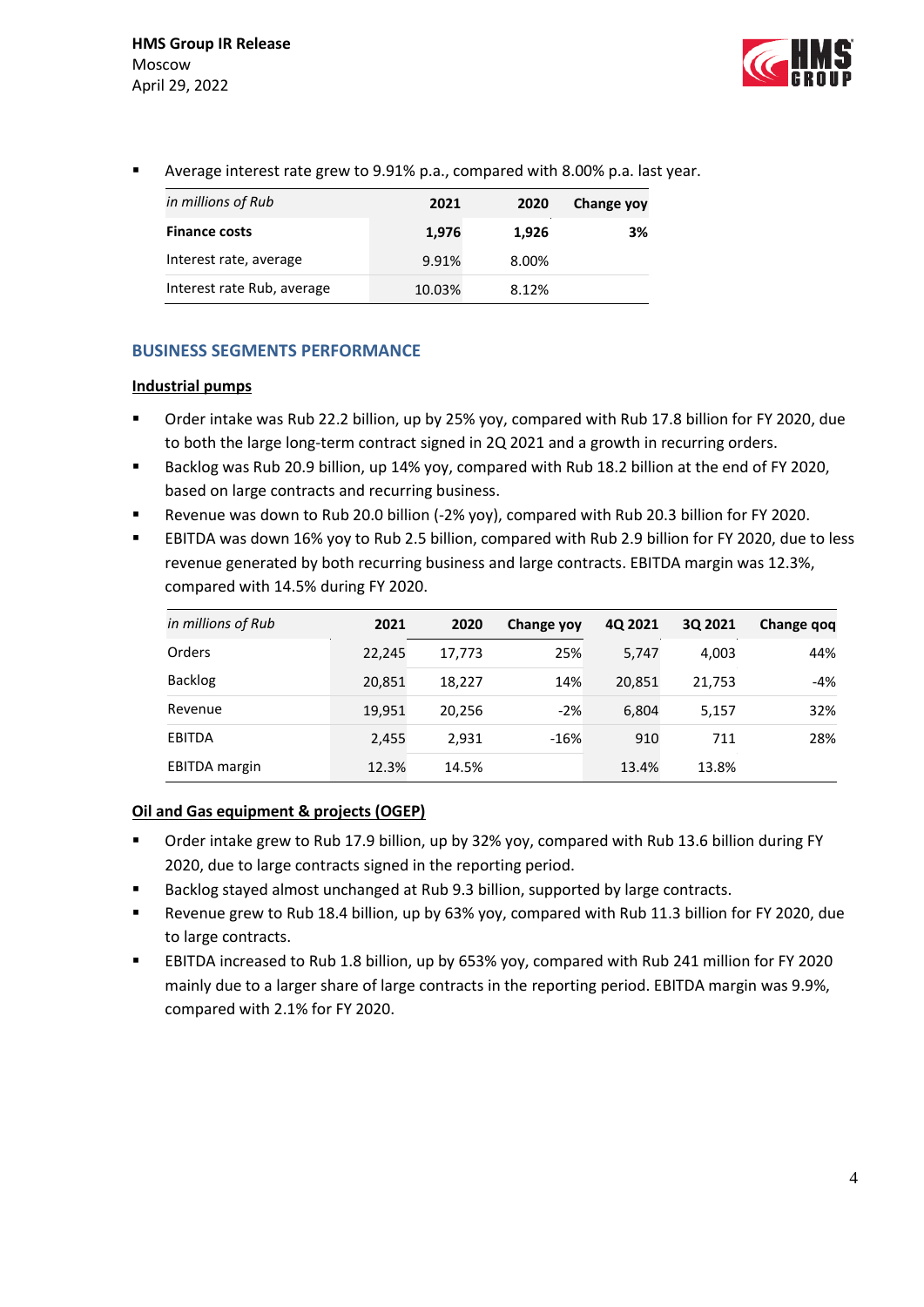

| in millions of Rub   | 2021   | 2020   | Change yoy | 40 2021 | 3Q 2021 | Change gog |
|----------------------|--------|--------|------------|---------|---------|------------|
| Orders               | 17,886 | 13,568 | 32%        | 2,511   | 1,348   | 86%        |
| <b>Backlog</b>       | 9,278  | 9.318  | 0%         | 9,278   | 11,697  | $-21%$     |
| Revenue              | 18,425 | 11.284 | 63%        | 5,057   | 5,027   | 1%         |
| <b>EBITDA</b>        | 1,818  | 241    | 653%       | 425     | 575     | $-26%$     |
| <b>EBITDA</b> margin | 9.9%   | 2.1%   |            | 8.4%    | 11.4%   |            |

# **Compressors**

- Order intake declined to Rub 5.5 billion, down by 76% yoy, compared with Rub 22.6 billion for FY 2020, due to less large contracts signed in the reporting period.
- Backlog was Rub 11.4 billion, down by 54% yoy, compared with Rub 24.8 billion at the end of 2020.
- Revenue grew to Rub 19.9 billion, up by 33% yoy, compared with Rub 14.9 billion for FY 2020.
- EBITDA increased to Rub 2.5 billion, up by 31% yoy, compared with Rub 1.9 billion for FY 2020. EBITDA margin was down to 12.8%, compared with 13.0% for FY 2020.

| in millions of Rub   | 2021   | 2020   | <b>Change yoy</b> | 4Q 2021 | 30 2021 | Change qoq |
|----------------------|--------|--------|-------------------|---------|---------|------------|
| Orders               | 5,533  | 22,617 | $-76%$            | 2,570   | 581     | 342%       |
| <b>Backlog</b>       | 11.419 | 24,765 | $-54%$            | 11.419  | 12,897  | $-11%$     |
| Revenue              | 19,891 | 14.947 | 33%               | 4.634   | 5,330   | $-13%$     |
| EBITDA               | 2,537  | 1,939  | 31%               | 488     | 1.071   | $-54%$     |
| <b>EBITDA</b> margin | 12.8%  | 13.0%  |                   | 10.5%   | 20.1%   |            |

# **Construction**

- Order intake equaled Rub 2.0 billion. Backlog was down to Rub 0.7 billion.
- Revenue was up to Rub 898 million, compared with Rub 718 million for FY 2020. EBITDA was Rub 51 million, compared with Rub (63) million last year.

| in millions of Rub   | 2021  | 2020    | Change yoy | 40 2021 | 30 2021 | Change qoq |
|----------------------|-------|---------|------------|---------|---------|------------|
| Orders               | 2,017 | 247     | 718%       | 17      | 19      | $-8%$      |
| <b>Backlog</b>       | 716   | 1,541   | $-54%$     | 716     | 911     | $-21%$     |
| Revenue              | 898   | 718     | 25%        | 221     | 319     | $-31%$     |
| <b>EBITDA</b>        | 51    | (63)    | na         | 24      | 48      | -50%       |
| <b>EBITDA</b> margin | 5.7%  | $-8.8%$ |            | 10.9%   | 15.1%   |            |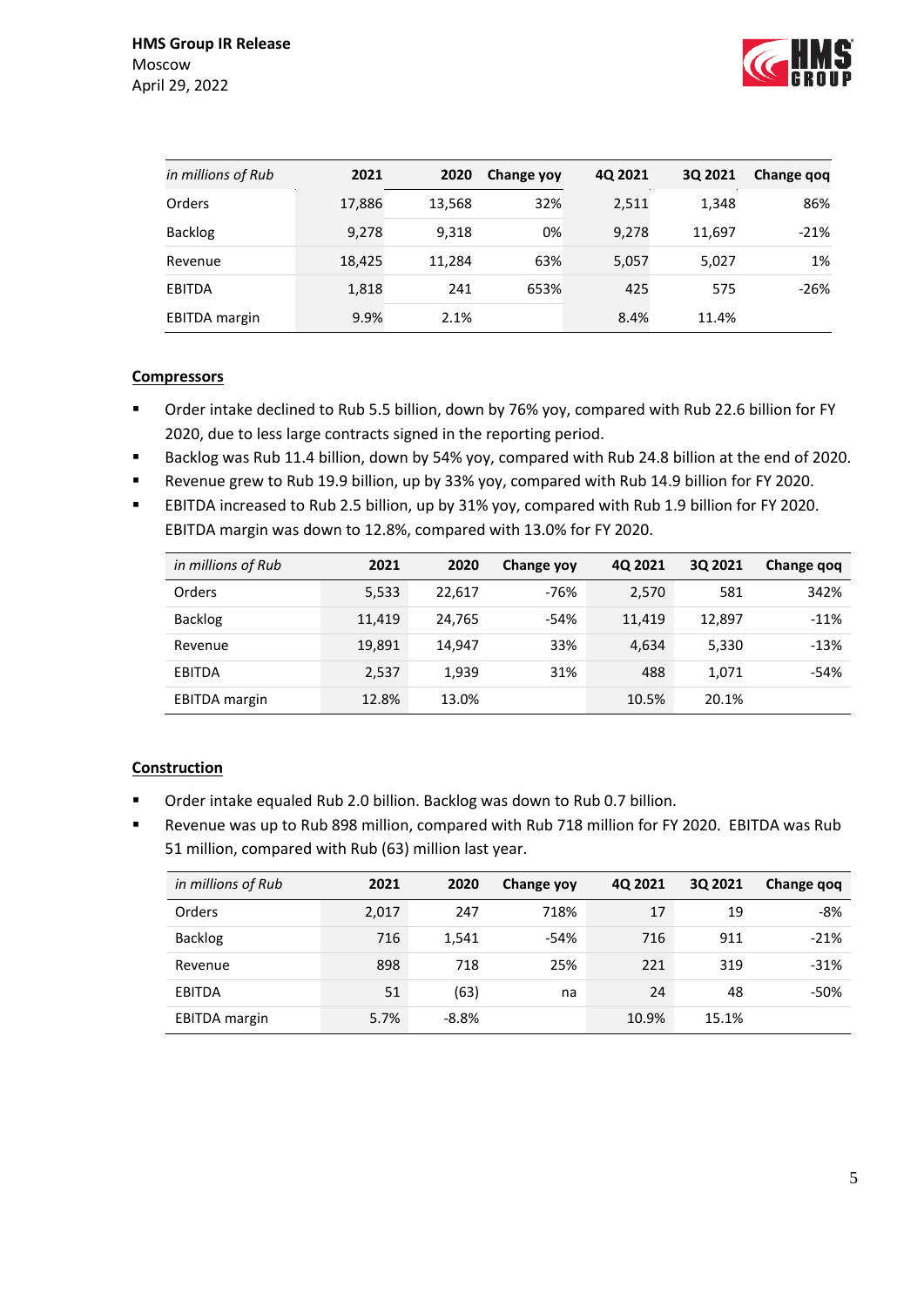

## **WORKING CAPITAL AND CAPITAL EXPENDITURES**

- Working capital increased to Rub 10.0 billion (+49% yoy), compared with Rub 6.8 billion at the end of 2020. Working capital changes are within the normal quarterly volatility.
- As a share of revenue, working capital was at 17.6% vs. 14.5% at the end of 2020.
- Maintenance capex was Rub 1.4 billion, down by 1% yoy.

| in millions of Rub            | 2021   | 2020                     | <b>Change yoy</b> | 40 2021 | 30 2021 | Change gog |
|-------------------------------|--------|--------------------------|-------------------|---------|---------|------------|
| Working capital               | 10.047 | 6.752                    | 49%               | 10.047  | 13.390  | $-25%$     |
| Working capital / Revenue LTM | 17.6%  | 14.5%                    |                   | 17.6%   | 23.9%   |            |
| Maintenance capex             | 1,384  | 1.392                    | $-1%$             | 374     | 353     | 6%         |
| Acquisitions                  | -      | $\overline{\phantom{a}}$ |                   | -       | -       |            |

## **DEBT POSITION**

- Total debt was up 2% yoy to Rub 22.7 billion, compared with Rub 22.2 billion at the end of 2020.
- Net debt was Rub 13.9 billion (+18% yoy), compared with Rub 11.8 billion at the end of 2020.
- Net debt to EBITDA LTM ratio was 2.07x, down from 2.39x at the end of 2020.

| in millions of Rub    | 2021   | 2020   | Change yoy | 40 2021 | 3Q 2021 | Change gog |
|-----------------------|--------|--------|------------|---------|---------|------------|
| Total debt            | 22.668 | 22.175 | 2%         | 22.668  | 22.642  | 0%         |
| Net debt              | 13,896 | 11.814 | 18%        | 13.896  | 16.771  | $-17%$     |
| Net debt / EBITDA LTM | 2.07   | 2.39   |            | 2.07    | 2.48    |            |

# **SIGNIFICANT EVENTS AFTER THE REPORTING DATE**

 On March 3, 2022, the London Stock Exchange has suspended the admission to trading of the Company's GDRs.

## **DEBT MANAGEMENT**

- In March 2022, based on the Federal Law Nº 71-FZ dated 26 March 2022, the Group fixed for the three months the interest rates of its total Rub-denominated floating rate borrowing portfolio in amount of Rub 3.9 billion at 12.5%, 13.5% and 16.5% per annum for the April, May and June 2022, respectively.
- In April 2022, the Group signed preferential credit facility agreements in the total amount of Rub 4.9 billion at 11% per annum with 1-year maturity for financing its operational needs.
- As of April 1, 2022, HMS Group has only Rub 187 million to be repaid in 2022.
- The average interest rate grew to 10.15% per annum as of April 1, 2022.

| in millions of Rub                    | 2022 | 2023  | 2024   | 2025 |
|---------------------------------------|------|-------|--------|------|
| Debt to be repaid as of April 1, 2022 | 187  | 9.994 | 11.517 | 281  |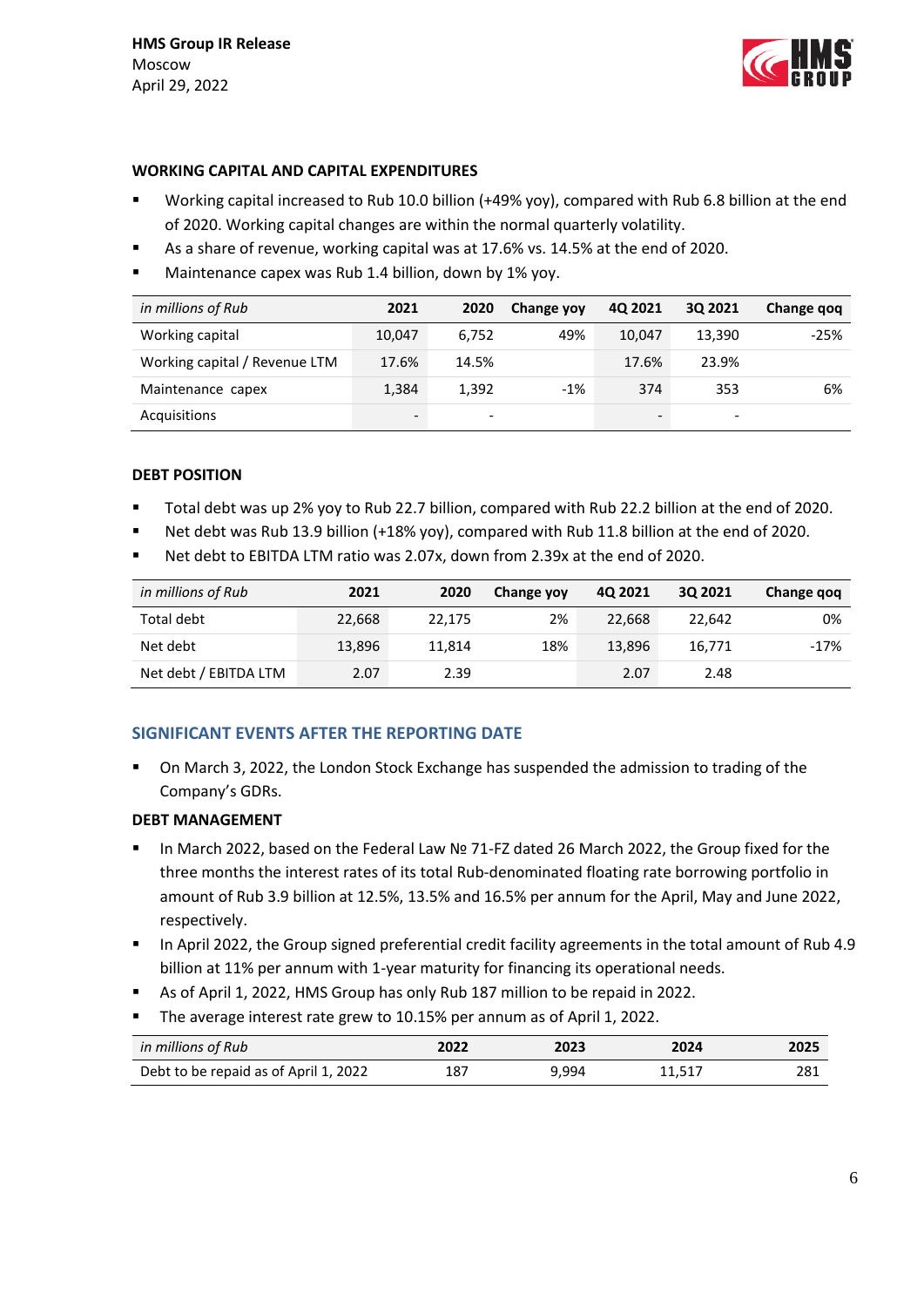

## **CONTRACTS**

- **In February 2022, HMS Group announced the signing of Rub 7.0 billion contract to manufacture and** deliver oil & gas equipment in 2023-2025.
- **In April 2022, HMS Group announced the signing of Rub 3.3 billion contract to manufacture and** deliver gas transportation units in 2023-2024 to a gas condensate field located in Russia.

#### **BUYBACK PROGRAM**

**F** After the reporting date, no GDRs have been purchased under the buyback program. The company holds 257,960 of its GDRs in treasury (1.1% of its issued share capital).

**\*\*\***

#### **No Webcast will be hold**

#### **Contacts:**

Investor Relations, *ir@hms.ru* 

\*\*\*

**HMS Group is the leading pump and compressor manufacturer, as well as provider of flow control solutions and related services to the oil and gas, nuclear and thermal power generation and water utilities sectors in Russia and the CIS. HMS Group's products are mission-critical elements of projects across a diverse range of industries. It has participated in a number of large-scale infrastructure projects in Russia, including providing pumps and modular equipment to the Vankor oil field and pumping stations on recent trunk pipelines projects linking Russia's core oil producing areas to export ports on the Pacific Ocean and Baltic Sea. HMS Group's global depositary receipts ("GDRs") are listed under the symbol "HMSG" on the London Stock Exchange and the Moscow Exchange.** 

#### *Press Release Information Accuracy Disclaimer*

*Information published in press releases was accurate at the time of publication but may be superseded by subsequent releases or other information.* 

*LEI: 254900DDFETNLASV8M53*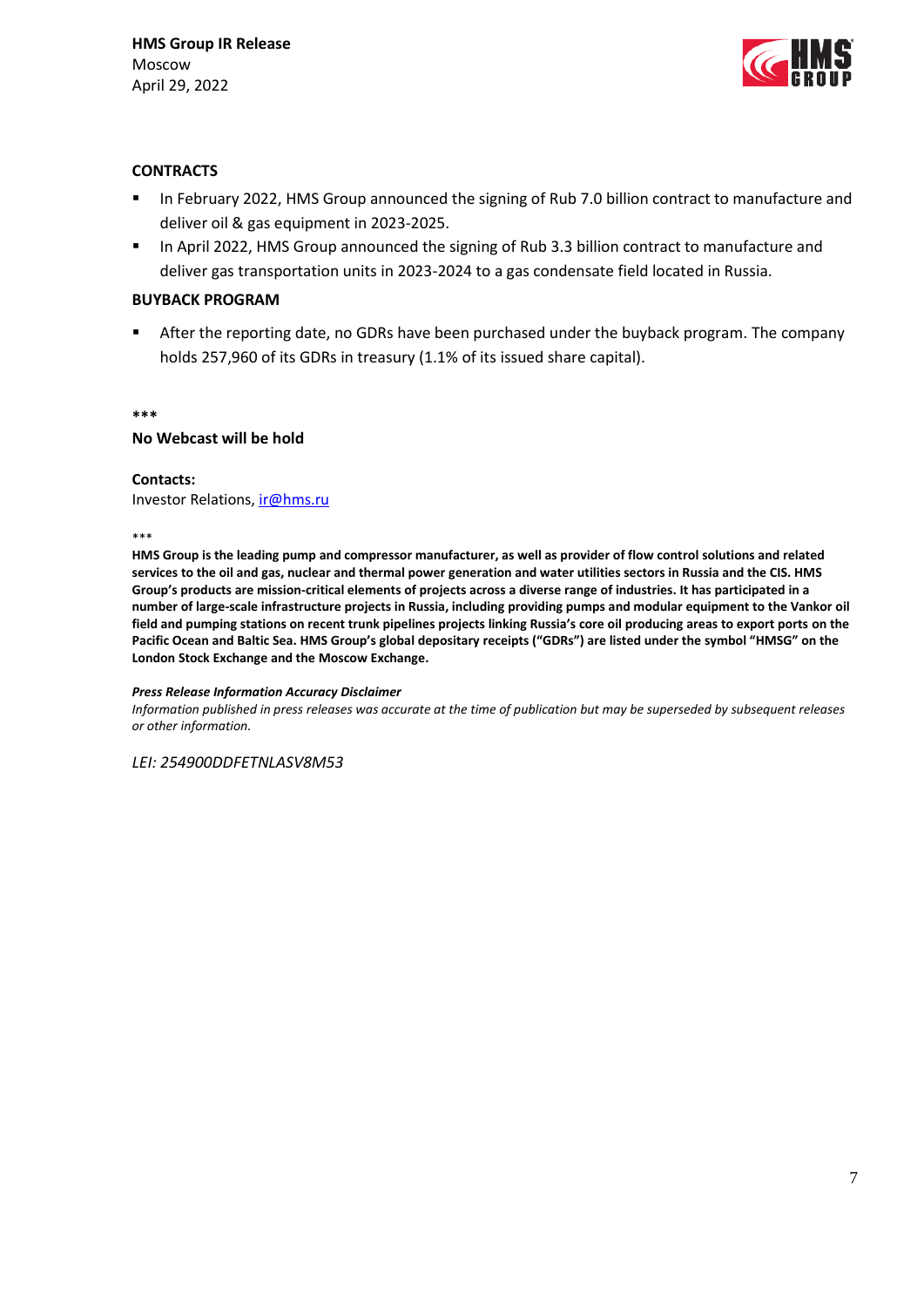

# *HMS Hydraulic Machines & Systems Group plc*

*Consolidated Statement of Financial Position at 31 December 2021*

*(in thousands of Russian Roubles, unless otherwise stated)*

|                                                        | 31 December 2021 | 31 December 2020 |
|--------------------------------------------------------|------------------|------------------|
| <b>ASSETS</b>                                          |                  |                  |
| <b>Non-current assets:</b>                             |                  |                  |
| Property, plant and equipment                          | 14,045,362       | 14,684,279       |
| Other intangible assets                                | 1,429,904        | 1,743,399        |
| Goodwill                                               | 3,159,502        | 3,255,984        |
| Right-of-use assets                                    | 414,861          | 183,211          |
| Investments in associates                              | 95,358           | 94,307           |
| Deferred income tax assets                             | 827,200          | 786,455          |
| Other long-term assets                                 | 21,606           | 42,252           |
| Investment property                                    | 140,598          | 176,833          |
| <b>Total non-current assets</b>                        | 20,134,391       | 20,966,720       |
|                                                        |                  |                  |
| <b>Current assets:</b>                                 |                  |                  |
| Inventories                                            | 9,067,145        | 8,847,749        |
| Trade and other receivables and other financial assets | 17,050,792       | 15,598,766       |
| Contract assets                                        | 9,718,947        | 6,201,354        |
| Current income tax receivable                          | 72,588           | 94,972           |
| Cash and cash equivalents                              | 8,771,642        | 10,360,588       |
| <b>Total current assets</b>                            | 44,681,114       | 41,103,429       |
| <b>TOTAL ASSETS</b>                                    | 64,815,505       | 62,070,149       |
|                                                        |                  |                  |
| <b>EQUITY AND LIABILITIES</b>                          |                  |                  |
| <b>EQUITY</b>                                          |                  |                  |
| Share capital                                          | 48,329           | 48,329           |
| Share premium                                          | 3,523,535        | 3,523,535        |
| Treasury shares                                        | (93, 775)        | (33,055)         |
| Other reserves                                         | 129,392          | 129,392          |
| Currency translation reserve                           | 566,766          | 646,427          |
| Retained earnings                                      | 5,856,944        | 5,510,974        |
| Equity attributable to the shareholders of the Company | 10,031,191       | 9,825,602        |
| <b>Non-controlling interests</b>                       | 3,699,312        | 3,518,674        |
| <b>TOTAL EQUITY</b>                                    | 13,730,503       | 13,344,276       |
|                                                        |                  |                  |
| <b>LIABILITIES</b>                                     |                  |                  |
| <b>Non-current liabilities:</b>                        |                  |                  |
| Long-term borrowings                                   | 21,649,561       | 20,452,736       |
| Deferred income tax liability                          | 1,445,176        | 1,421,489        |
| Retirement benefit obligations                         | 612,140          | 646,213          |
| Provisions for liabilities and charges                 | 316,506          | 228,199          |
| Lease liabilities                                      | 346,376          | 153,048          |
| Other long-term payables                               | 228,282          | 230,581          |
| <b>Total non-current liabilities</b>                   | 24,598,041       | 23,132,266       |
|                                                        |                  |                  |
| <b>Current liabilities:</b>                            |                  |                  |
| Trade and other payables                               | 21,729,699       | 17,969,950       |
| Contract liabilities                                   | 2,323,511        | 4,304,845        |
| Short-term borrowings                                  | 611,966          | 1,548,574        |
| Provisions for liabilities and charges                 | 599,184          | 589,762          |
| Retirement benefit obligations                         | 73,582           | 77,859           |
| Lease liabilities                                      | 59,928           | 20,440           |
| Current income tax payable                             | 240,953          | 134,080          |
| Other taxes payable                                    | 848,138          | 948,097          |
| <b>Total current liabilities</b>                       | 26,486,961       | 25,593,607       |
| <b>TOTAL LIABILITIES</b>                               | 51,085,002       | 48,725,873       |
| <b>TOTAL EQUITY AND LIABILITIES</b>                    | 64,815,505       | 62,070,149       |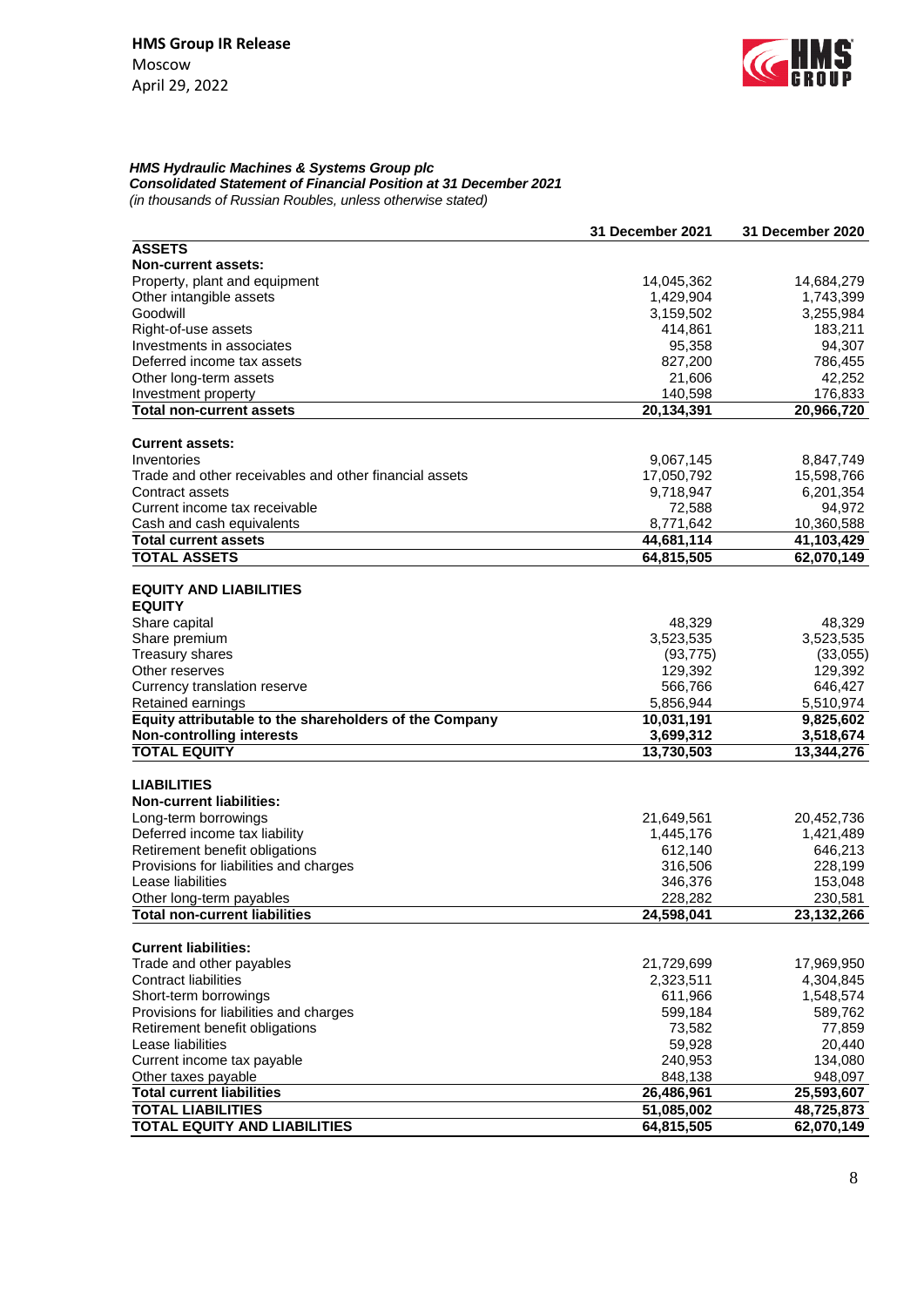

#### *HMS Hydraulic Machines & Systems Group plc Consolidated Statement of Profit or Loss and Other Comprehensive Income for the year ended 31 December 2021 (in thousands of Russian Roubles, unless otherwise stated)*

**2021 2020** Revenue 57,159,315 46,476,487 Cost of sales (45,736,646) (37,071,430)<br>
Gross profit (37,071,430) (37,071,430) (37,071,430) **Gross profit 11,422,669 9,405,057** Distribution and transportation expenses (1,798,784) (1,985,928) General and administrative expenses  $(5,704,013)$   $(5,242,566)$ Other operating expenses, net (110,916) (412,472) Impairment of goodwill and the contract of goodwill and the contract of the contract of the contract of the contract of the contract of the contract of the contract of the contract of the contract of the contract of the co **Operating profit 3,808,956 1,338,423** Finance income 251,571 251,571 Finance costs (1,976,275) (1,926,310) Share of results of associates (161) (161) (161) **Profit/(loss) before income tax 2,013,802 (336,477)** Income tax expense (772,783) (479,814) **Profit/(loss) for the year 1,241,019 (816,291) Profit/(loss) attributable to:** Shareholders of the Company **1,032,202** (971,996) Non-controlling interests 208,817 155,705 **Profit/(loss) for the year 1,241,019 (816,291) Other comprehensive (loss)/income:** *Items that will not be subsequently reclassified to profit or loss* Remeasurement of post-employment benefit obligations 49,232 (5,321) *Items that may be reclassified subsequently to profit or loss* Currency translation differences (71,684) 693,105 Currency translation differences of associates 1,521 (21) **Other comprehensive (loss)/income for the year (20,931) 687,763 Total comprehensive income/(loss) for the year 1,220,088 (128,528) Total comprehensive income/(loss) attributable to:** Shareholders of the Company example of the Company of the Company of the Company of the Company of the Company of the Company of the Company of the Company of the Company of the Company of the Company of the Company of the Non-controlling interests 238,347 159,710 **Total comprehensive income/(loss) for the year 1,220,088 (128,528) Basic and diluted profit/(loss) per ordinary share for profit/(loss) attributable to the ordinary shareholders (RR per share) 8.90 (8.50)**